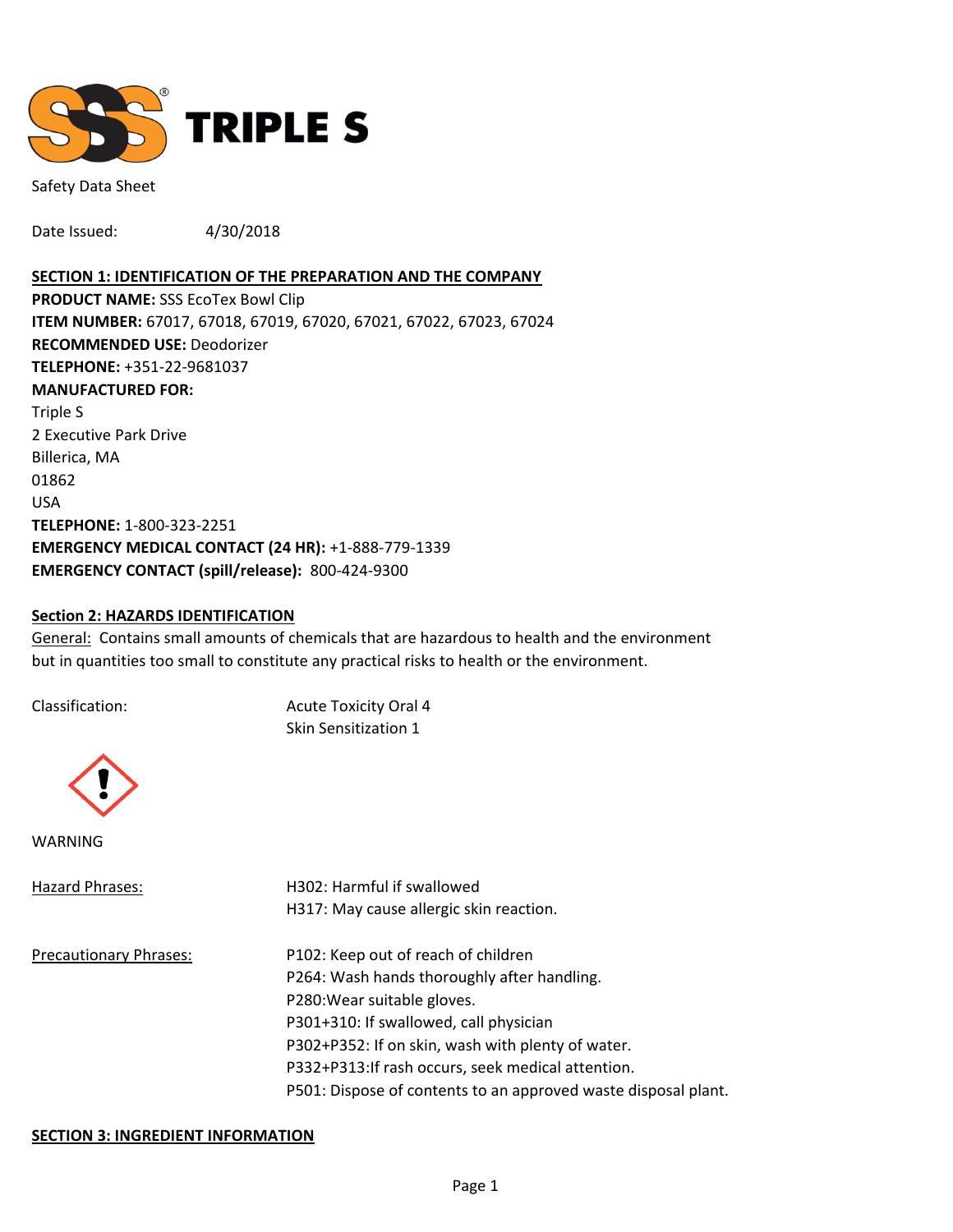Chemical Identification**:** Solid plastic slow-release deodorizing preparation in the form of a

toilet bowl clip. It is made from pigmented thermoplastic impregnated

with a fragrance composition and color to represent the fragrance. For institutional use only.

Form/Shape: Toilet bowl clip weighs approximately 52g.

CAS Number: Not applicable since the product is a preparation.

EINECS/ELINCS #: Not applicable since the product is a preparation.

The product is a complex mixture of substances of which the following have been classified as presenting a health or environmental hazard or as having an occupational exposure limit within the meaning of the Directive 67/548/EEC or 1999/45/EC

| Level (%) | CAS Nr     | EC Nr | Substance                                  |
|-----------|------------|-------|--------------------------------------------|
| 60-80%    | 24937-78-8 |       | ETHYLENE-VINYL ACETATE<br><b>COPOLYMER</b> |
| 20-40%    | N/A        | N/a   | FRAGRANCE                                  |

### **SECTION 4: FIRST AID MEASURES**

General: No specific acute effects or symptoms are known.

Inhalation: No acute effects expected. If person is feeling unwell, remove to fresh air.

Ingestion: Possibility of ingestion limited due to product form and difficulty to chew and ingest. In the event of ingestion, rinse mouth thoroughly with water.

Skin: Wash off with soap and water.

Eyes: Possibility of eye contact limited. In the event, wash thoroughly with water or approved eyewash.

### **SECTION 5: FIRE FIGHTING MEASURES**

Extinguishing Media: Use extinguishing media appropriate for the surrounding fire. Water spray, fog or mist. Dry chemicals, sand etc.

Exposure Hazards **:** Thermal decomposition or burning may release a variety of products ranging from simple hydrocarbons to toxic/irritating gases including carbon monoxide and carbon dioxide. Full protective clothing should be worn before a confined fire space is entered. Self-contained breathing apparatus should be worn.

### **SECTION 6: ACCIDENTAL RELEASE MEASURES**

No special requirements for accidental release required. Apply good housekeeping practices.

### **SECTION 7: HANDLING AND STORAGE**

Usage Precautions: Follow normal good-housekeeping practices. Keep away from direct flames. Storage Precautions: Keep in cool, dry conditions in original containers at no more than 30° C

# **SECTION 8: EXPOSURE CONTROL AND PERSONAL PROTECTION**

Occupational Exposure limit: Not Established Respiratory Protection: None required under normal usage Protection: Although unexpected, avoid prolonged skin contact. Use chemically resistant gloves as needed. Eye Protection: None required

# **SECTION 9: PHYSICAL AND CHEMICAL PROPERTIES**

Appearance**:** Thermoplastic clip infused with fragrance oil. Odor: Various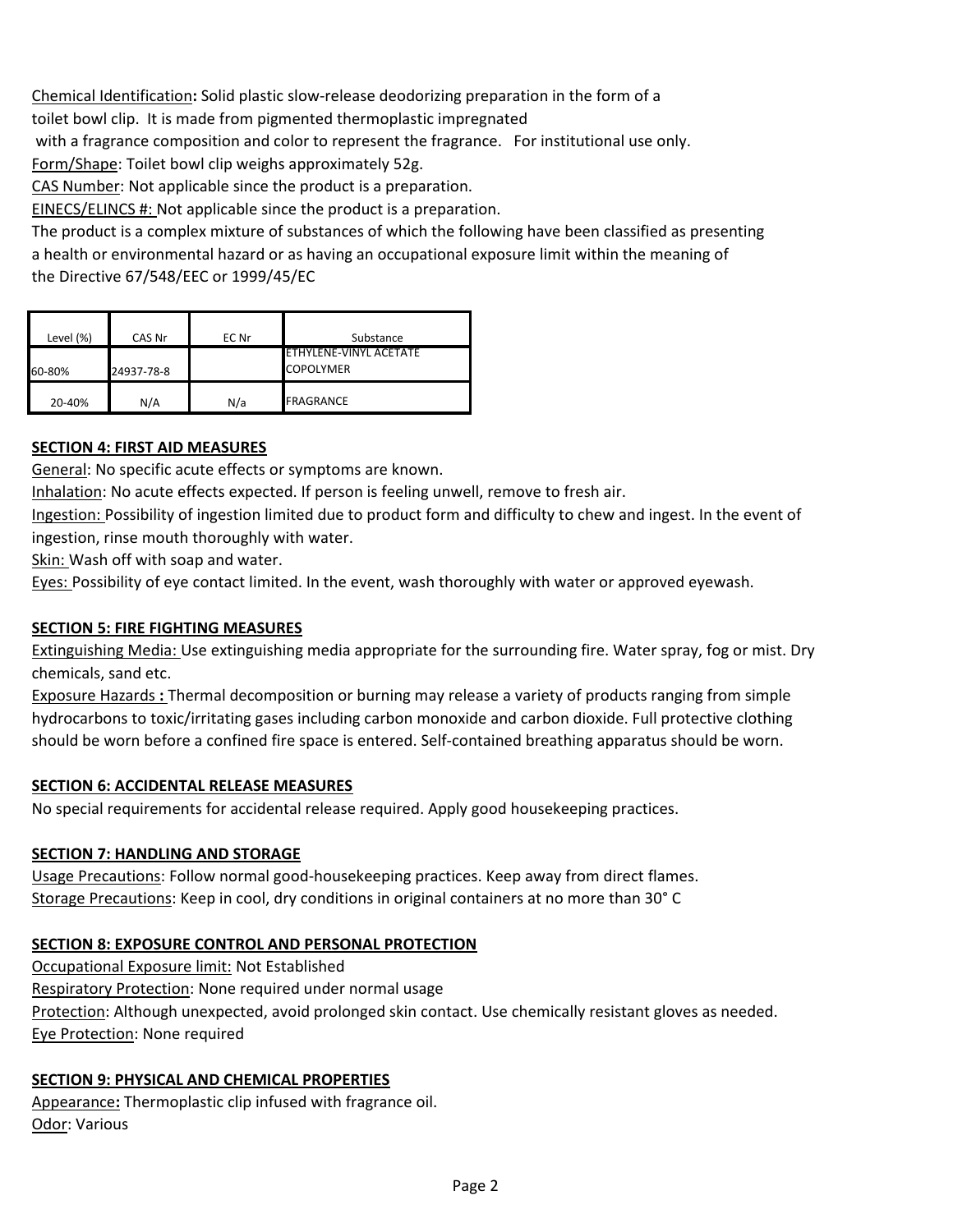Odor Threshold: Not determined Color: Various pH value: Not determined/applicable Melting Pt: Estimated 60° C Boiling Pt: Not applicable. Flash pt: Not applicable. Evaporation Rate: Not applicable. Flammability: Not determined/applicable UEL: Not determined LEL: Not determined Vapor Pressure: Not determined/applicable Vapor Density: Not determined/applicable Relative Density: Not determined Solubility in water: Insoluble. Partition Coefficient: Not determined Autiignition Temperature: Not applicable Decomposition Temperature: Not determined/applicable RVOC: <3%

# **SECTION 10: STABILITY AND REACTIVITY**

Stability**:** Normally stable. Conditions to avoid: Avoid extreme heat and naked flames. Materials to avoid: Strong oxidizing agents. Decomposition Products: None under normal storage conditions.

# **SECTION 11: TOXICOLOGICAL INFORMATION**

Acute Effects: Ingredients include a small quantity of volatile fragrance chemicals which may contain small amounts of substances that are harmful if swallowed and/or irritating to the eyes and skin.

Chronic Effects: None are known.

Health Risks:

INHALATION: Prolonged exposure to volatile ingredients is unlikely to cause irritation or other adverse health effects. INGESTION: No practical risk of adverse health effects.

SKIN CONTACT: No practical risk of adverse health effects.

EYE CONTACT: No practical risk of adverse health effects.

# **SECTION 12: ECOLOGICAL INFORMATION**

No specific information has been established regarding the product. However according to the conventional method of Directive 99/45/EC the product is classified as harmful to aquatic organisms, or causing long-term effects in the aquatic environment.

Ecotoxicity: N/A Persistence and Degradability: N/A Bioaccumulative Potential: N/A Mobility in Soil: N/A Other Adverse Effects: N/A

### **SECTION 13: DISPOSAL CONSIDERATIONS**

Dispose of in accordance with Local Authority requirements e.g., for used product, as household waste